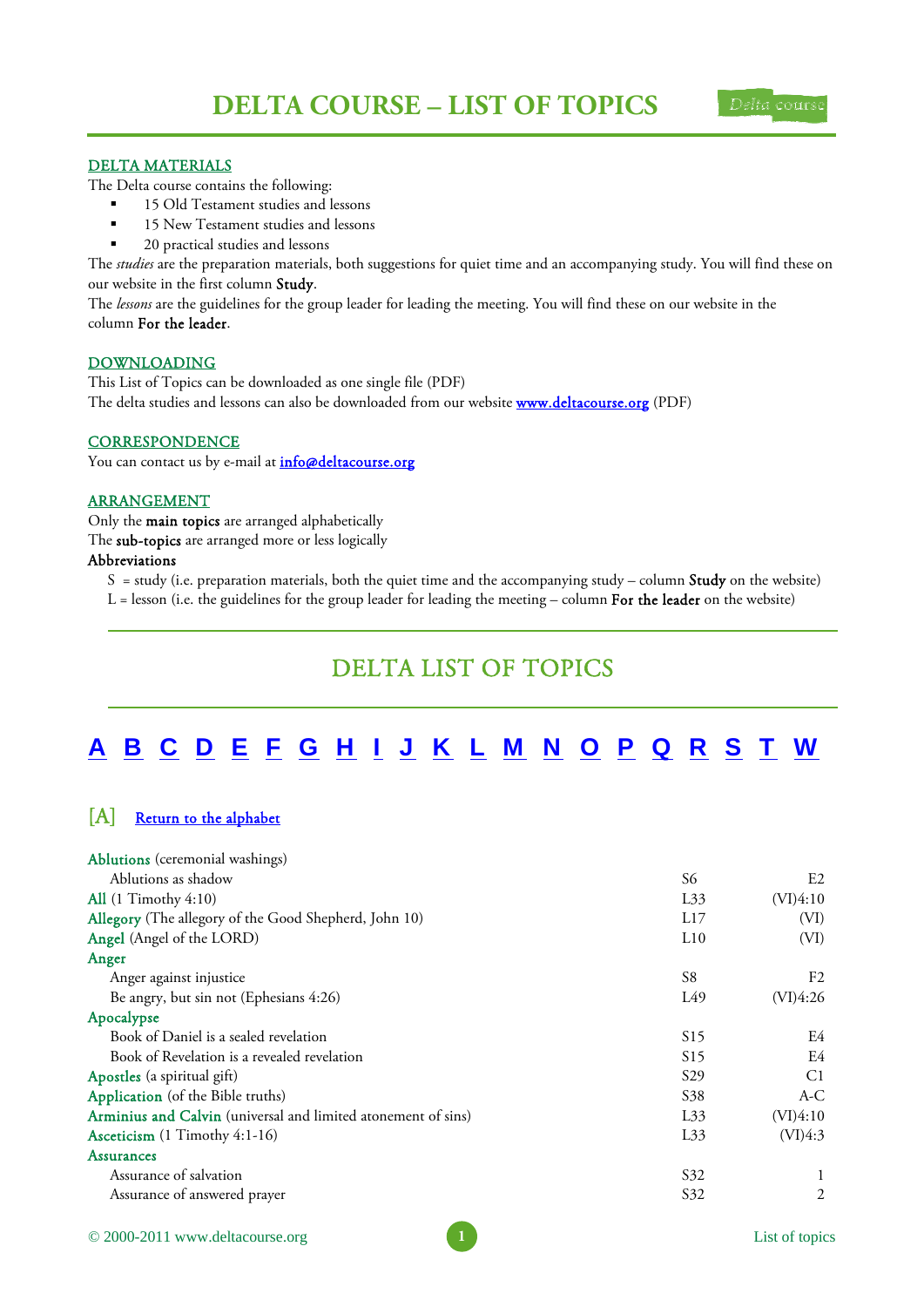<span id="page-1-0"></span>

| Assurance of victory                                   | S <sub>32</sub> | 3                   |
|--------------------------------------------------------|-----------------|---------------------|
| Assurance of forgiveness                               | S <sub>32</sub> | 4                   |
| Assurance of God's guidance                            | S <sub>32</sub> |                     |
| Atonement                                              |                 |                     |
| Nature of atonement                                    | L3              | (I)                 |
| Authority and submission                               |                 |                     |
| The 5 <sup>th</sup> commandment                        | L9              | (VI)5 <sup>th</sup> |
| Leadership: authority and submission (7 relationships) | L43             | (VI)5:29            |
|                                                        |                 |                     |

## [B] [Return to the alphabet](#page-0-0)

| <b>Baptism</b>                                                        |                 |                  |
|-----------------------------------------------------------------------|-----------------|------------------|
| Baptisms as ablution (ceremonial washings)                            | L22             | (VI)6:2          |
| <b>Bible</b>                                                          |                 |                  |
| Origin of the Bible                                                   | L1              | $(II)$ 1-6       |
| Writing of the Old Testament                                          | S <sub>1</sub>  | $A1-3$           |
| Writing of the New Testament                                          | S <sub>1</sub>  | $F1-4$           |
| Law                                                                   | S <sub>1</sub>  | $B1-3$           |
| Historical books                                                      | S <sub>1</sub>  | $C1-3$           |
| Poetical books                                                        | S <sub>1</sub>  | $D1-2$           |
| Prophetical books                                                     | S1              | $E1-3$           |
| Gospels                                                               | S <sub>1</sub>  | G                |
| Acts                                                                  | S1              | $H1-3$           |
| Letters of Paul                                                       | S <sub>1</sub>  | $I1-6$           |
| <b>General Letters</b>                                                | S <sub>1</sub>  | $J1-5$           |
| Revelation                                                            | S <sub>1</sub>  | К                |
| Replacement of the Old Testament institutions                         | S <sub>6</sub>  | E                |
| Relationship between the old and the new covenant                     | L6              | (VI)             |
| Relationship between the books Joshua and Acts                        | S10             | E <sub>2</sub>   |
| Bible limited to the Old and New Testament revelations                | L13             | (II)             |
| Bible is unique and incomparable                                      | S <sub>16</sub> | H                |
| <b>Bible books</b>                                                    |                 |                  |
| Historical books                                                      | S <sub>10</sub> | $A-E$            |
| Judges                                                                | S <sub>11</sub> | A                |
| Samuel                                                                | S11             | B                |
| Kings                                                                 | <b>S11</b>      | $\mathsf{C}$     |
| Chronicles                                                            | <b>S11</b>      | $\mathbf D$      |
| Job                                                                   | S <sub>12</sub> | $\boldsymbol{B}$ |
| Ecclesiastes                                                          | S <sub>12</sub> | $\mathsf{C}$     |
| Poetical books                                                        | S <sub>12</sub> | A-C              |
| Prophetical books                                                     | S13             | $A-C$            |
| Daniel                                                                | S15             | $(II)$ 1-4       |
| Daniel (application of the symbols in the book)                       | L15             | (VI)4            |
| Revelation                                                            | S <sub>19</sub> | A-D              |
| <b>Bible Study</b>                                                    |                 |                  |
| Genesis $1:1 - 2:4$ (creation)                                        | L2              | (VI)             |
| Genesis 3:1-24 the fall)                                              | L <sub>3</sub>  | VI)              |
| Genesis 6:1-14; 9:1-17; 10:1-32; 11:1-9; 11:10-32 (God speaks + acts) | L5              | (VI)             |
| Exodus 20:1-17 (law)                                                  | L9              | (VI)             |
| Judges $2:1 - 3:4$ (historical)                                       | L10             | (VI)             |
| 2 Chronicles 26:1-23; 33:1-20 (theocracy)                             | L11             | (VI)             |
| Psalm 15:1-5; 101:1-5 (Bible prayers)                                 | L39             | (VI)             |
| Psalm 33:1-22; 34:1-22 (responsive prayer)                            | L40             | (VI)             |
| Psalm 103:1-22 (poetical)                                             | L12             | (VI)             |
| Psalm 119:9-16,97-105 (Bible memorisation)                            | L37             | (VI)             |
| Isaiah $52:13 - 53:12$ (prophetical)                                  | L13             | (VI)             |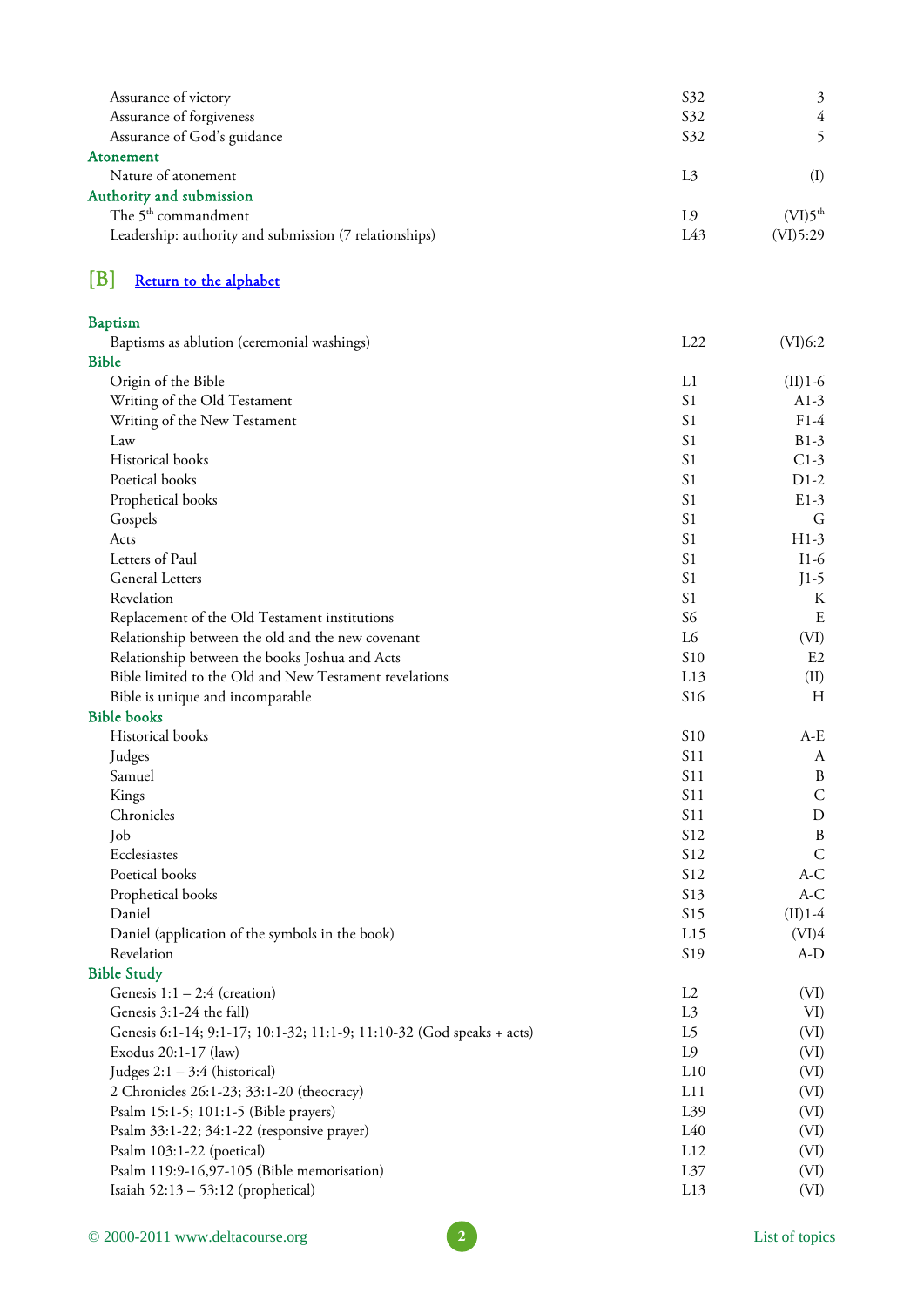<span id="page-2-0"></span>

| Jeremiah 23:9-40 (guidance)                                   | L34             | (VI)    |
|---------------------------------------------------------------|-----------------|---------|
| Daniel 2:31-45 (kingdoms of world)                            | S15             | $A-E$   |
| Daniel 8:1-27 (kingdoms of world)                             | L15             | (VI)    |
| Matthew 9:1-38 (discovery group)                              | L44             | (VI)    |
| Matthew 18:21-35 (forgiveness)                                | L8              | (VI)    |
| Matthew 24:1-44 (second coming)                               | L30             | (VI)    |
| Matthew 25:14-30 (serving)                                    | L45             | (VI)    |
| Luke 6:39-49 (Bible application)                              | L38             | (VI)    |
| Luke 8:4-15 (Bible)                                           | L1              | (VI)    |
| Luke 11:1-13 (intercession)                                   | L41             | (VI)    |
| Luke 16:1-16 (kingdom of God)                                 | L20             | (VI)    |
| Luke 14:25-35 (disciple)                                      | L23             | (VI)    |
| John 3:14-21 (salvation)                                      | L4              | (VI)    |
| John 10:1-18 (death)                                          | L17             | (VI)    |
| Acts 5:12-42 (witnessing)                                     | L43             | (VI)    |
| Acts 20:17-38 (leadership)                                    | L47             | (VI)    |
| Romans 11:1-36 (Israel)                                       | L14             | (VI)    |
| Romans 12:9-21 (Bible prayers)                                | L39             | (VI)    |
| 1 Corinthians 3:5-15 (worker)                                 | L24             | (VI)    |
| 1 Corinthians 12:12-31; 13:1-8 (spiritual gifts)              | L29             | VI)     |
| 1 Corinthians 15:1-58 (resurrection)                          | L18             | (VI)    |
| 2 Corinthians 9:1-15 (giving)                                 | L46             | (VI)    |
| Galatians 5:13-26 (Spirit)                                    | L28             | (VI)    |
| Galatians 6:1-10 (fellowship)                                 | L42             | (VI)    |
| Ephesians 4:1-16 (church)                                     | L21             | (VI)    |
| Ephesians $4:17 - 5:21$ (sanctification)                      | L <sub>49</sub> | (VI)    |
| Ephesians 6:10-18 (spiritual warfare)                         | L27             | (VI)    |
| Colossians 3:1-17,23-24 (self esteem)                         | L48             | (VI)    |
| 1 Thessalonians 1:1-10 (quiet time)                           | L31             | (VI)    |
| 1 Thessalonians 4:1-8 (man-woman relationship)                | L26             | VI)     |
| 1 Timothy 3:1-7,14-15 (leader/elder)                          | L25             | (VI)    |
| 1 Timothy 4:1-16 (priorities)                                 | L33             | (VI)    |
| 1 Timothy 6:1-19 (life-style)                                 | L50             | (VI)    |
| 2 Timothy 1:3-14 (assurances)                                 | L32             | (VI)    |
| 2 Timothy 2:11-26 (Bible interpretation)                      | L36             | (VI)    |
| 2 Timothy $3:10 - 4:5$ (Bible study)                          | L35             | (VI)    |
| Hebrews $5:11 - 6:8$ (growth)                                 | L22             | (VI)    |
| Hebrews 8:1-13 (covenant)                                     | L6              | (VI)    |
| Hebrews 11:1-16,39-40 (faith)                                 | L7              | (VI)    |
| 1 Peter 2:4-12 (live as prophet, priest, king)                | L16             | (VI)    |
| Revelation 12:1-17; 13:1 (enthronement)                       | L19             | (VI)    |
| <b>Bible Study Methods</b>                                    |                 |         |
| Parable method                                                | $\rm L8$        | (VI)    |
| Five step, verse analytical, synthetic, thematic, biographic) | S <sub>35</sub> | $(I-V)$ |
| Discovery group                                               | S44             |         |
| <b>Bitterness and forgiveness</b>                             | ${\cal S}8$     | A-G     |
|                                                               |                 |         |

## [C] [Return to the alphabet](#page-0-0)

| Celibate (a spiritual gift)                | S <sub>29</sub>  | C <sub>17</sub> |
|--------------------------------------------|------------------|-----------------|
| Church                                     |                  |                 |
| Different meanings of the word 'church'    | S <sub>2</sub> 1 | A               |
| Six pictures of the Church                 | S <sub>21</sub>  | B               |
| Christ and the Church                      | S <sub>2</sub> 1 | C.              |
| Functions and forms in the Church          | S <sub>21</sub>  |                 |
| Job description of a church (congregation) | 1.21             | (VI)            |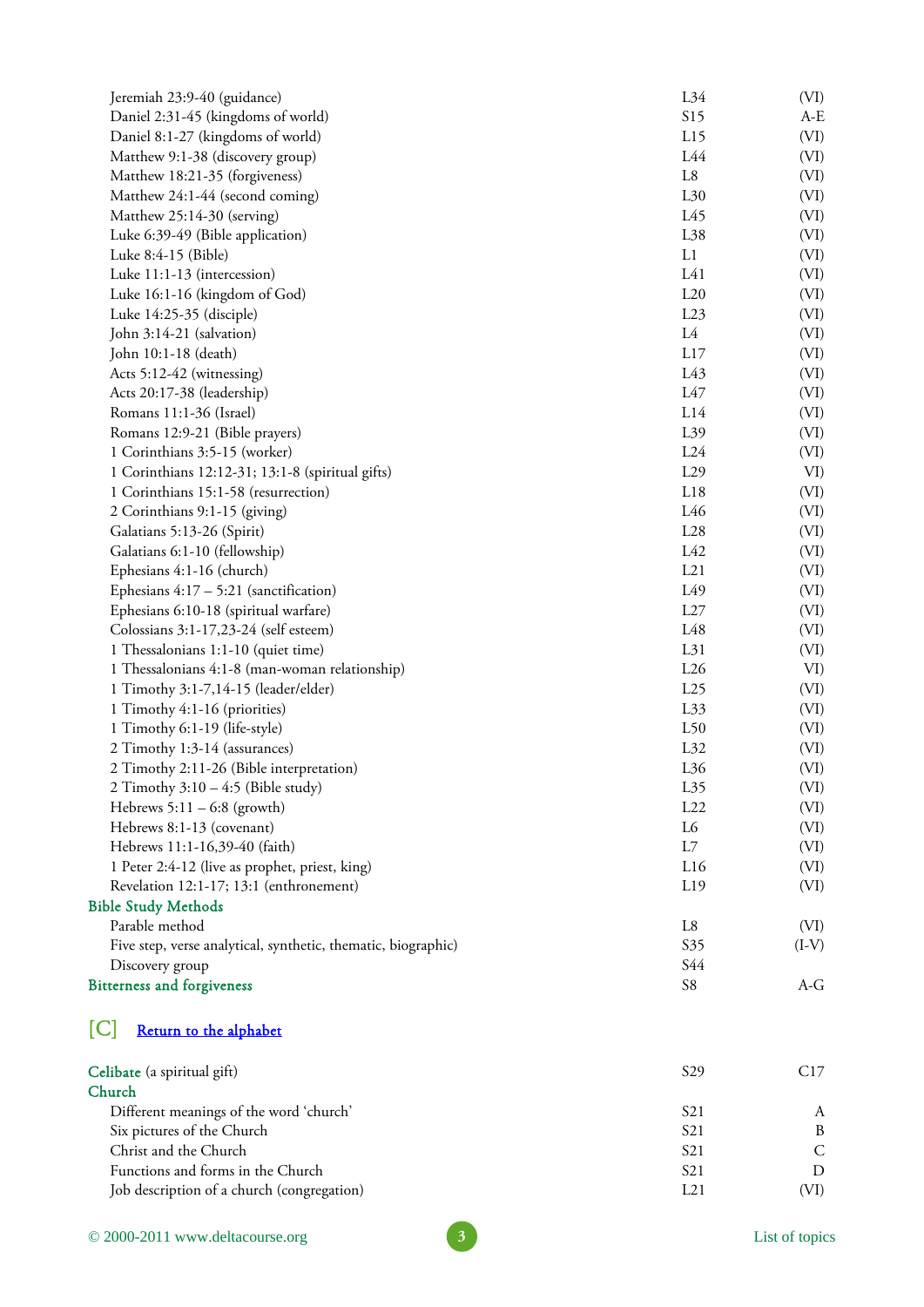<span id="page-3-0"></span>

| Goals of the church (congregation)                              | L21              | (VI)                 |
|-----------------------------------------------------------------|------------------|----------------------|
| Circumcision                                                    |                  |                      |
| Circumcision as shadow                                          | S6               | E <sub>2</sub>       |
| Clean food                                                      |                  |                      |
| Clean food as shadow                                            | S6               | E2                   |
| Commission                                                      |                  |                      |
| Commission to bring kingdom culture                             | S <sub>20</sub>  | Ε                    |
| Conscience (2 Timothy 3:1-14)                                   | L32              | (VI)1:3              |
| Covenant                                                        |                  |                      |
| In Old Testament                                                | $S6A-B$          |                      |
| In New Testament                                                | $S6C-E$          |                      |
| Creation                                                        |                  |                      |
| Creation theories                                               | S1 A             |                      |
| Creation history                                                | $S1B-F$          |                      |
| Creation of man (in the image of God)                           | $S1$ G-H         |                      |
| Created for noble or ignoble purposes (2 Timothy 2:20-23)       | L36              | $(VI)2:20-23$        |
| Culture                                                         |                  |                      |
| Definition of culture                                           | S <sub>20</sub>  | A1                   |
| Culture of the kingdom of God                                   | <b>S20 A-E</b>   |                      |
| [D]<br>Return to the alphabet                                   |                  |                      |
|                                                                 |                  |                      |
| Daniel                                                          |                  |                      |
| See also 'Bible books'                                          |                  |                      |
| Application of the symbols in the book of Daniel<br>Day         | L15              | (VI)4                |
| The word 'day' in Genesis 1                                     | L2               | (VI)1:5              |
| The day of rest in Genesis 2                                    | L2               | $(VI)2:2-3$          |
| The last day                                                    | L15              | (II)                 |
| Deacons                                                         | S <sub>25</sub>  |                      |
| Death                                                           |                  | J                    |
| Nature of death                                                 | S <sub>3</sub>   | D                    |
| Death sentence (6 <sup>th</sup> commandment)                    | L <sub>9</sub>   | (VI)7 <sup>th</sup>  |
| Fear of death                                                   | S17              |                      |
|                                                                 |                  | А                    |
| Death: natural or a punishment                                  | S17              | B                    |
| Death: spiritual, physical and eternal                          | S17              | D                    |
| Christians still need to die (physically)                       | S17              | ${\bf E}$            |
| Soul and body after death                                       | S17              | $\mathbf F$          |
| Spirit in heaven after death                                    | S17              | G                    |
| Intermediate period in which spirit is unclothed (without body) | S17              | G1                   |
| Intermediate state of the spirit in heaven                      | S17              | G <sub>3</sub>       |
| Recognition of one another in heaven                            | S17              | $\mathbf I$          |
| Contact with the spirits of the dead impossible                 | S17              | H1                   |
| Contact with evil spirits possible                              | S17              | H <sub>2</sub>       |
| Death of Jesus Christ                                           | L17              | (II)                 |
| Resurrection of Jesus Christ                                    | S18 A-G          |                      |
| Deposit (2 Timothy 3:1-14)                                      | L32              | (VI)1:12             |
| Desires (10 <sup>th</sup> commandment)                          | L9               | (VI)10 <sup>th</sup> |
| Disciple and discipleship                                       |                  |                      |
| Definition of a disciple                                        | S <sub>2</sub> 3 | A                    |
| Characteristics of a disciple                                   | S23              | $\boldsymbol{B}$     |
|                                                                 | L23              | (II)                 |
| Discipleship in the kingdom                                     | L23              | (VI)                 |
| Multiplication of disciples leads to a movement                 | S24              | D                    |
| Disciples of the Pharisees and Jesus                            | L38              | (VI)6:40             |
| Divorce (7 <sup>th</sup> commandment)                           | L9               | (VI)7 <sup>th</sup>  |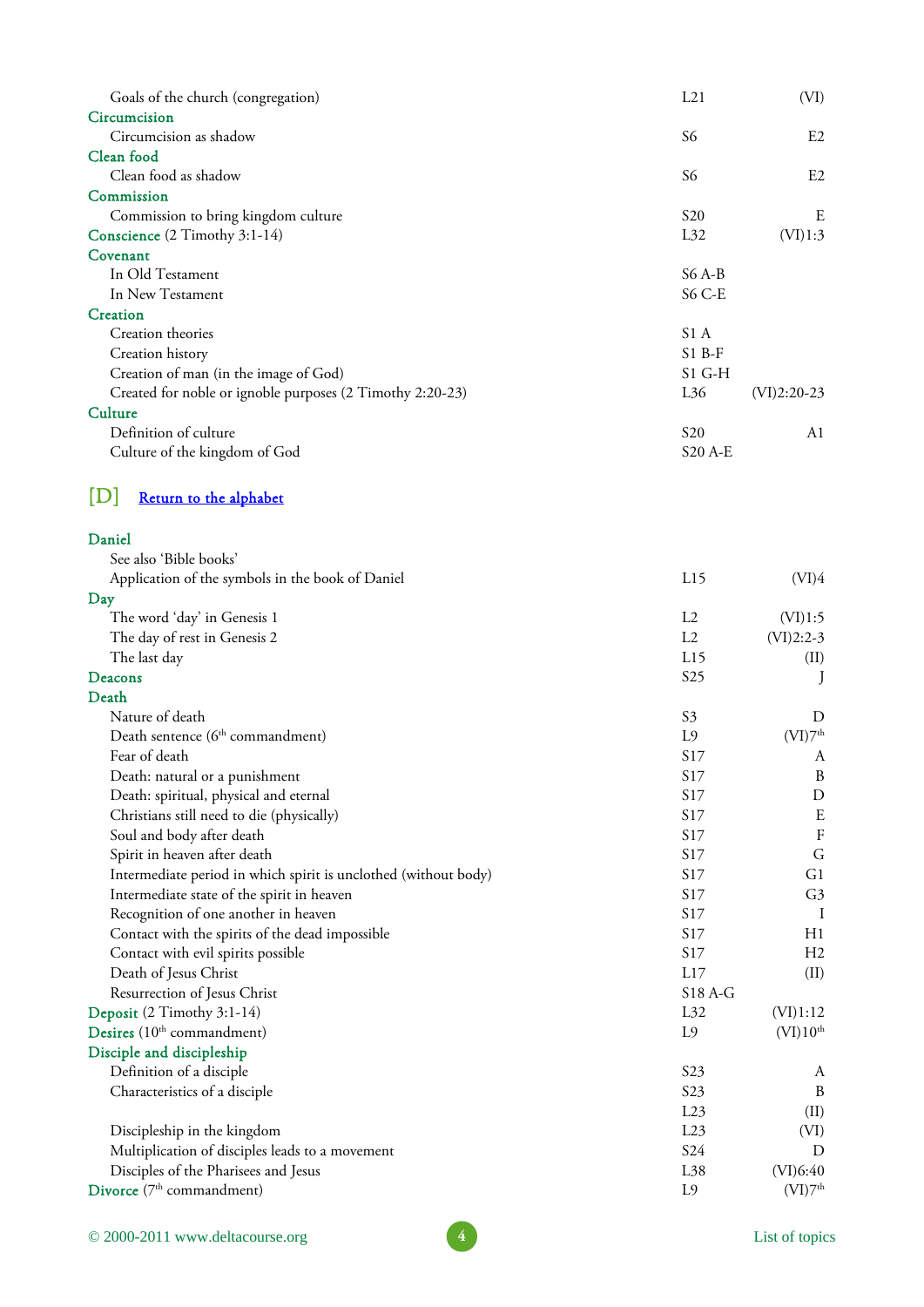# <span id="page-4-0"></span>[E] [Return to the alphabet](#page-0-0)

| <b>Elders</b>                                                |                 |           |
|--------------------------------------------------------------|-----------------|-----------|
| Terminology: elders, bishops, pastors                        | S <sub>25</sub> | D         |
| Biblical requirements of elders                              | S <sub>25</sub> | E         |
| Biblical tasks of elders (job description)                   | S <sub>25</sub> | F         |
| Appointment of elders                                        | S <sub>25</sub> | G         |
| Authority and accountability of elders                       | S <sub>25</sub> | H         |
| Term of office of elders                                     | S <sub>25</sub> |           |
| Holy Spirit made elders overseers and shepherds (Acts 20:28) | L47             | (VI)20:28 |
| See 'deacons'                                                |                 |           |
| Election (1 Thessalonians 1:1-10)                            | L31             | (VI)1:4   |
| Evangelisation                                               |                 |           |
| Explaining the gospel                                        | S43             | $A-B$     |
| Principles of evangelisation                                 | S44             | A         |
| Discovery group                                              | S44             | B         |
| Evangelists (spiritual gift)                                 | S <sub>29</sub> | C4        |
| Evil spirits and Satan                                       | S27             | A         |

# [F] [Return to the alphabet](#page-0-0)

## Faith

| Justification and sanctification by faith        | L4              | (VI)3:18       |
|--------------------------------------------------|-----------------|----------------|
| The nature of faith                              | S7              | C              |
| Faith of the Old Testament believers (Heb 11)    | L7              | (VI)           |
| Faith (a spiritual gift)                         | S <sub>29</sub> | C11            |
| Fasting                                          |                 |                |
| Fasting as shadow                                | S6              | E <sub>2</sub> |
| Fellowship                                       |                 |                |
| Christian fellowship                             | S42             | A-E            |
| Figurative speech                                | S <sub>12</sub> | A <sub>2</sub> |
| Flood                                            | L5              | (VI)4          |
| Focus (on Christ, God's goals and God's truths)  | S48             | $A-D$          |
| Food (food created to accept) (1 Timothy 4:1-16) | L33             | (VI)4:4-5      |
| Free will (lost at the fall, Romans 8:7-8)       | L <sub>3</sub>  | (VI)           |
| Friendship (among Christians)                    | S <sub>26</sub> | $C-D$          |
| Fruit (4 kinds)                                  | S43             |                |

# [G] [Return to the alphabet](#page-0-0)

| Genealogies in Bible (Gen 11:10-32)                            | L <sub>5</sub>  | (VI)         |
|----------------------------------------------------------------|-----------------|--------------|
| Giving                                                         |                 |              |
| Giving (a spiritual gift)                                      | S <sub>29</sub> | C9           |
| Old Testament tithing                                          | S46             | $A-B$        |
| New Testament giving                                           | S46             | $C-F$        |
| Gnosticism (classic and modern) (1 Timothy 4:1-16)             | L33             | (VI)4:3      |
| God                                                            |                 |              |
| Righteousness and mercy/love in God's nature                   | IA              | (VI)3:16     |
| Name of God (3 <sup>rd</sup> commandment)                      | L9              | $(VI)3^{rd}$ |
| God can relent (2 Chronicles 33:13)                            | L11             | (VI)33:13    |
| God unfathomable in time, thoughts, power, knowledge, presence | L12             | $\rm (I)$    |
| One God (Father, Son and Holy Spirit)                          | L28             | (II)1        |
| Appearances of God                                             | L28             | (II)2        |
| Inner differentiation within the nature of God                 | L28             | (II)3        |
| God is the Saviour of all men (1 Timothy 4:10)                 | L33             | $(VI)4:9-10$ |
| Perfectly holy and righteous                                   | S49             | A            |

© 2000-2011 www.deltacourse.org List of topics **5**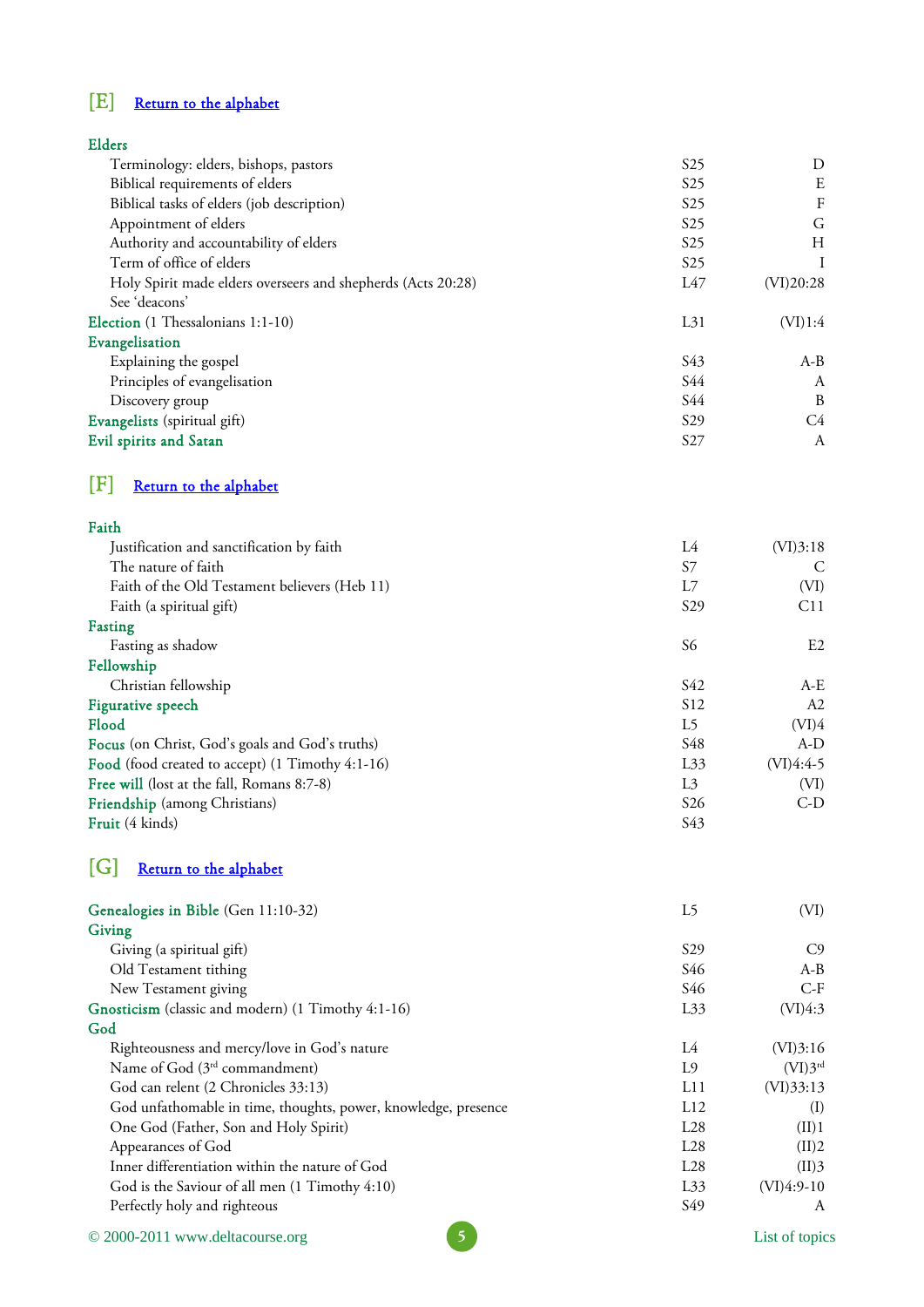<span id="page-5-0"></span>

| Gospel                                              |                 |                    |
|-----------------------------------------------------|-----------------|--------------------|
| Gospel illustration in 12 verses                    | S4              | (5 <sup>th</sup> ) |
| Gospel illustration in 20 verses                    | S43             |                    |
| Grace                                               |                 |                    |
| General and special grace                           | S <sub>9</sub>  | $\boldsymbol{F}$   |
| Living under grace                                  | S <sub>9</sub>  | G                  |
| Growth                                              |                 |                    |
| Spiritual growth                                    | S <sub>22</sub> | A-D                |
| Responsibility for spiritual growth                 | S22             | A                  |
| Difference between dead things and living things    | S22             | B                  |
| Stages of spiritual growth                          | S22             | $\mathsf{C}$       |
| Growth of cells and lungs                           | L22             | (I)                |
| Seven responsibilities for growth and fruit bearing | L22             | (II)               |
| IHI<br>Return to the alphabet                       |                 |                    |
| Hands (the laying on of hands) (Hebrews 6:2)        | L22             | (VI)6:2            |
| Healing (a spiritual gift)                          | S29             | C12                |
| Hedonism (1 Timothy 4:1-16)                         | L33             | (VI)4:3            |
| Hermeneutics (rules for interpreting the Bible)     | S36             | $(I-V)$            |
| <b>History</b>                                      |                 |                    |
| History in the Bible                                | L10             | $(II)$ 1-2         |
| Historical books in the Bible                       | S <sub>10</sub> | A                  |
| Holy(Nature of holiness)                            | L <sub>3</sub>  | (I)                |
| <b>Holy Spirit</b>                                  |                 |                    |
| Shared in the Holy Spirit (Hebrews 6:2)             | L22             | (VI)6:2            |
| Nature of the Holy Spirit                           | S <sub>28</sub> | A                  |
| Work of the Holy Spirit                             | S28             | $\boldsymbol{B}$   |
| Baptism with the Holy Spirit                        | S28             | $\mathsf{C}$       |
| Filling with the Holy Spirit (Ephesians 5:15-21)    | S <sub>28</sub> | D                  |
|                                                     | L49             | $(VI)5:15-21$      |
| Fruit of the Holy Spirit (Galatians 6:13-26)        | S <sub>28</sub> | E                  |
|                                                     | L28             | (VI)               |
| Gifts of the Holy Spirit                            | S <sub>29</sub> | A-C                |
| Spiritual gifts and grace                           | S29             | A5                 |
| Spiritual gifts and love                            | S <sub>29</sub> | A6                 |
| How to discern spiritual gifts                      | S <sub>29</sub> | $\boldsymbol{B}$   |
| Overview of different spiritual gifts               | S <sub>29</sub> | $\mathsf{C}$       |
| Fruit of the Holy Spirit proves spiritual maturity  | S <sub>29</sub> | D                  |
| Sin grieves the Holy Spirit (Ephesians 4:30)        | L49             | (VI)4:30           |
| Human nature (a soul possessing body and spirit)    | S17             | Ċ                  |
| Hyperbolic speech                                   | S12             | A4                 |
| Ш<br>Return to the alphabet                         |                 |                    |
| Ignorance (Ephesians 4:17-19)                       | L49             | $(VI)4:17-19$      |
| Intercession (see 'prayer')                         |                 |                    |
| Intermediate state (see 'death')                    |                 |                    |
| Interpreting the Bible (hermeneutics)               | S36             | $(I-V)$            |
| Israel                                              |                 |                    |

Israel and the Gentile nations L10 (VI)<br>S14 B4

Theocracy is centre of Israel's history D S11 D Prophecy not limited to Israel S13 B3-4 Israel as natural people A1 Israel as spiritual people and a spiritual people states of the S14 and S14 and S14 and S14 and S14 and S14 and S14 and S14 and S14 and S14 and S14 and S14 and S14 and S14 and S14 and S14 and S14 and S14 and S14 and S14 an

S14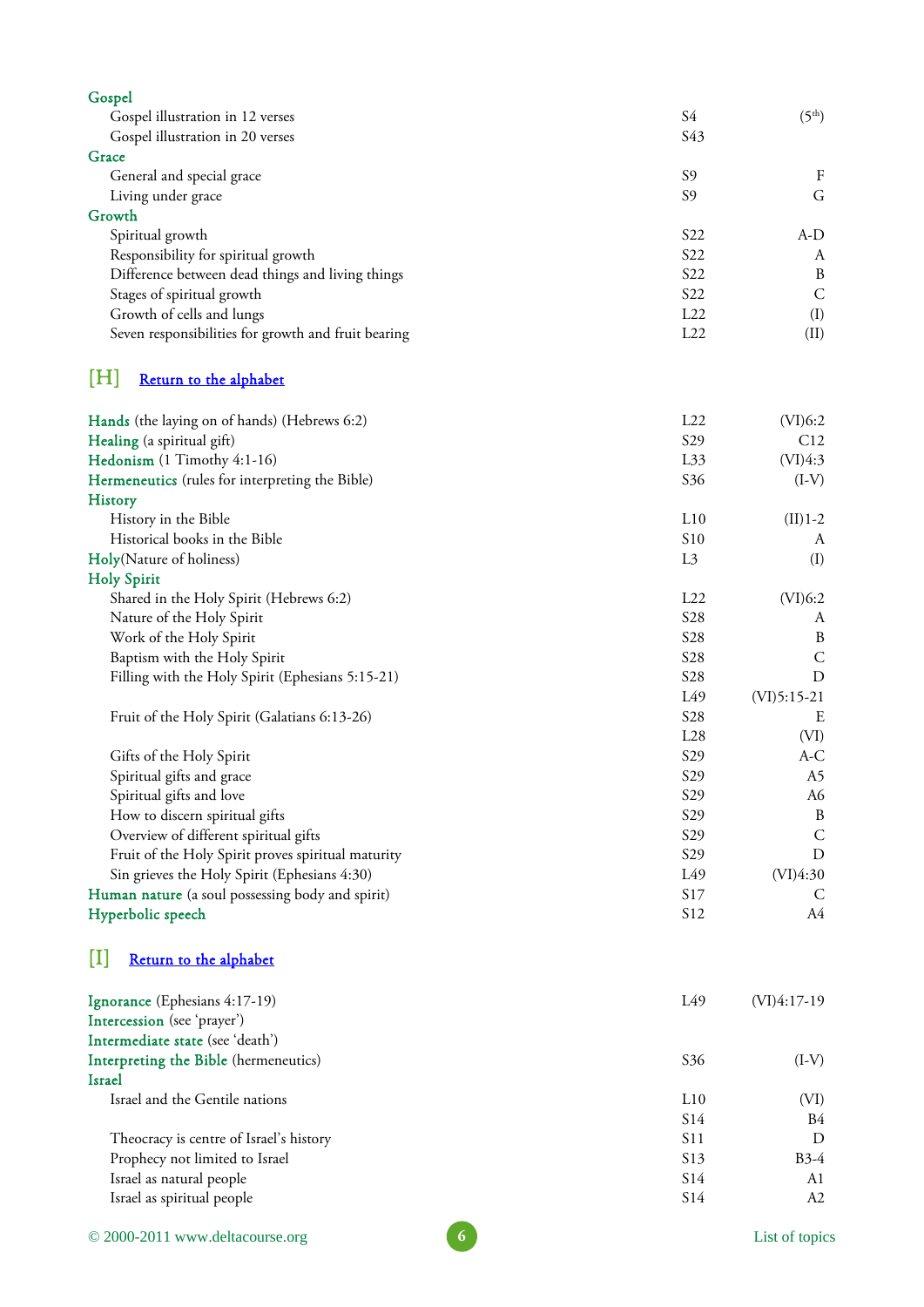<span id="page-6-0"></span>

| Israel continued and extended to include Gentile believers        | S <sub>14</sub> | A3/B1          |
|-------------------------------------------------------------------|-----------------|----------------|
| Israel as modern state in Middle East                             | S <sub>14</sub> | A4             |
| Only one 'people of God' in Bible                                 | S <sub>14</sub> | C <sub>3</sub> |
| Israel is a very elastic term                                     | L14             | (II)1          |
| Israel according to the New Testament revelation (Romans 11:1-36) | L14             | (VI)           |
| The fullness of Israel                                            | L14             | (VI)11:12      |
| Israel not rejected                                               | L14             | $(VI)11:1-4$   |
| Israel likened to Sodom and Gomorrah                              | 1.14            | $(VI)11:1-4$   |
| Israel as a remnant                                               | 1.14            | $(VI)11:1-4$   |
| Interaction between Israel and the Church in God's plan           | L14             | $(VI)11:11-15$ |
| Israel is only branches of the olive tree                         | 1.14            | $(VI)11:16-24$ |

## [J] Return to the alphabet

## Jesus Christ

| Human                                                  | S4              | (1 <sup>st</sup> ) |
|--------------------------------------------------------|-----------------|--------------------|
| Servant                                                | S4              | (2 <sup>nd</sup> ) |
| Death of Christ                                        | S4              | $(3^{\rm rd})$     |
| Resurrection of Christ                                 | S4              | $(4^{\text{th}})$  |
| Ascension/enthronement of Christ                       | S4              | (5 <sup>th</sup> ) |
| Messianic line of descent                              | S5              | A-G                |
| Mediator of revelation                                 | L13             | (I)                |
| Greatest Prophet, Priest and King                      | S <sub>16</sub> | G                  |
| The Good Shepherd lays down his life for his sheep     | L17             | (VI)               |
| Resurrection of Jesus Christ                           | S <sub>18</sub> | A-G                |
| Resurrection of Jesus Christ: five results             | S <sub>18</sub> | H                  |
| Resurrection of Jesus Christ concerns his human nature | L18             | (II)               |
| Sovereign reign of Jesus Christ                        | L19             | (II)               |
| Consequences of the enthronement of Jesus Christ       | L19             | (VI)               |
| Struggle against Satan                                 | L19             | (VI)               |
| Job                                                    | S <sub>12</sub> | B                  |
| Joshua                                                 | S <sub>10</sub> | E1                 |
| Judgement                                              |                 |                    |
| Nature of judgement (present and future)               | S <sub>3</sub>  | E                  |
| Death sentence (6 <sup>th</sup> commandment)           | L9              | (I)6 <sup>th</sup> |
| Justification                                          |                 |                    |
| Justification by faith (Hebrews 11:4)                  | L7              | (VI)11:4           |
| Justification means all sins are forgiven (Romans 6:7) | S49             | B                  |
| Justification and sanctification inseparable           | S49             | D                  |
|                                                        |                 |                    |

## [K] [Return to the alphabet](#page-0-0)

#### King

| Kings in theocracy                                                  | L11             | (II)2        |
|---------------------------------------------------------------------|-----------------|--------------|
| Kings in the world (Daniel chapter 2 and 8)                         | S15             | A-E          |
|                                                                     | L15             | $(VI)8:1-27$ |
| Kingdom of God                                                      |                 |              |
| Still coming in the book of Daniel                                  | S <sub>15</sub> | E            |
| Kingdom of God not yet visible                                      | S <sub>15</sub> | E4           |
| The triumph of God's kingdom                                        | S <sub>15</sub> | A-E          |
| Definition, results and characteristics of kingdom of God           | S <sub>20</sub> | $B-D$        |
| Commission to bring the culture of the kingdom                      | S <sub>20</sub> | A,E          |
| Kingdoms of the world                                               | S <sub>15</sub> | $A-E$        |
| Kingdoms of the world are not what they seem to be                  | S <sub>15</sub> | E4           |
| Kingdoms of the world viewed from man's point of view               | S <sub>15</sub> | E4           |
| Kingdoms of the world in the light of God's kingdom (Daniel 8:1-27) | L15             | $(VI)8:1-27$ |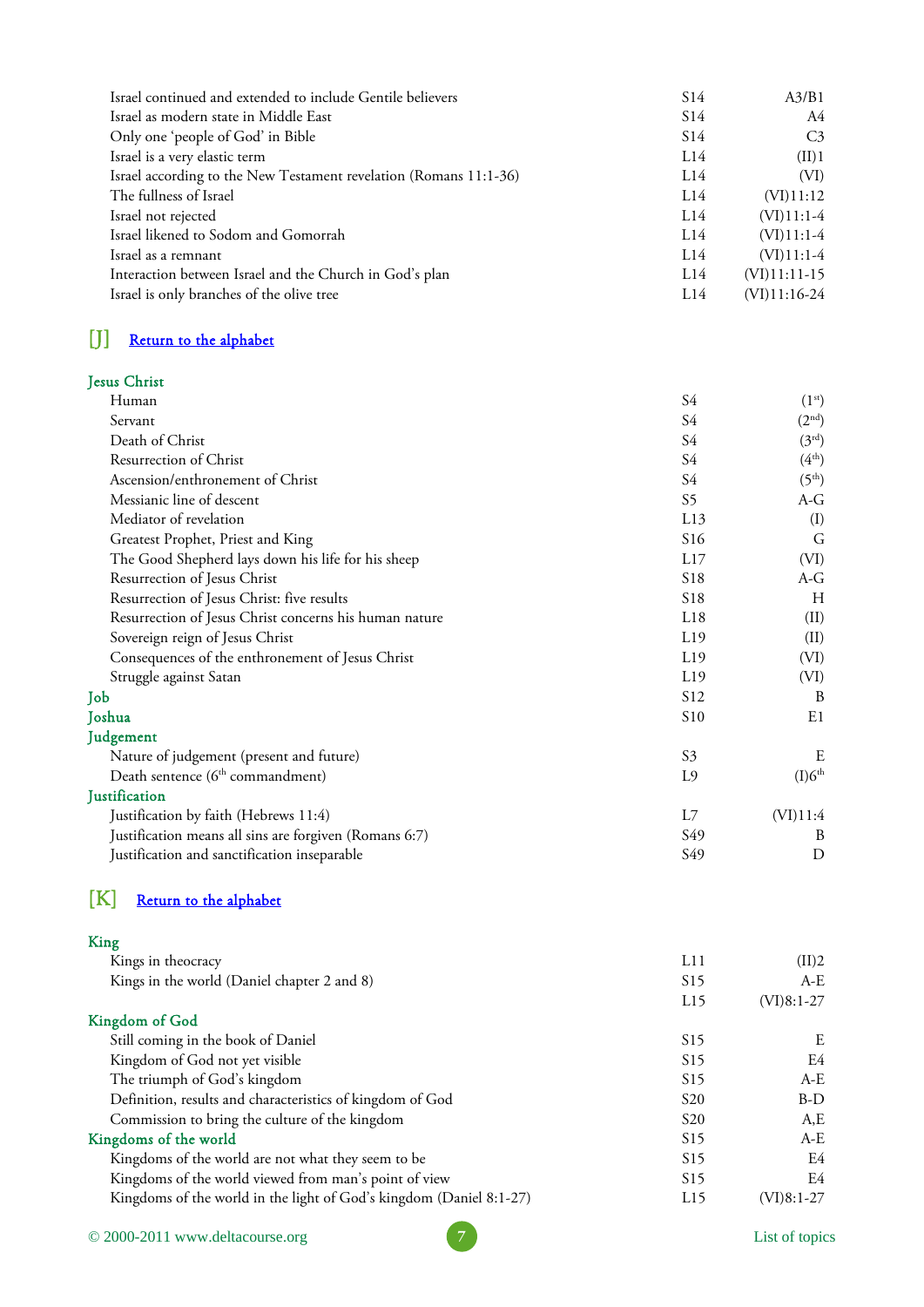| Ш<br>Return to the alphabet                                        |                      |                         |
|--------------------------------------------------------------------|----------------------|-------------------------|
| Laying on of hands (Hebrews 6:2)                                   | L22                  | (VI)6:2                 |
| Law                                                                |                      |                         |
| Ceremonial law<br>The Law                                          | S6<br>S <sub>9</sub> | E <sub>2</sub><br>$A-E$ |
| Moral law                                                          | S <sub>9</sub>       | B                       |
| Ceremonial/ritual law                                              | S <sub>9</sub>       | $\mathsf{C}$            |
| Social/civil law                                                   | S <sub>9</sub>       | $\mathbf D$             |
| Law and Jesus Christ                                               | S <sub>9</sub>       | E                       |
| Law as guide and judge                                             | S <sub>9</sub>       | (II)                    |
| The Ten Commandments (Exodus 20:1-17)                              | L <sub>9</sub>       | (VI)                    |
| Leader and leadership                                              |                      |                         |
| The supreme leader is Jesus Christ                                 | S <sub>25</sub>      | A                       |
| The foundational leaders of the Church are the apostles            | S <sub>25</sub>      | $\, {\bf B}$            |
| The instituted leaders of the Church are the elders                | S <sub>25</sub>      | $\mathsf{C}$            |
| See 'elders'                                                       |                      |                         |
| Servant leadership, shared leadership and limited leadership       | S <sub>25</sub>      | (II)                    |
| Leadership (a spiritual gift)                                      | S29                  | C <sub>6</sub>          |
| Leadership: authority and submission (7 relationships) (Acts 5:29) | L43                  | (VI)5:29                |
| Servant leadership                                                 | S45                  | $A1-3$                  |
| Danger of glorifying spiritual leaders                             | S45                  | $A4-5$                  |
| Making plans                                                       | S47                  |                         |
| Holy Spirit appoints alders                                        | L47                  | (VI)                    |
| Life style                                                         |                      |                         |
| Worldly life style                                                 | S50                  | A                       |
| Christian life style                                               | S50                  | B                       |
| Influence of money on life style                                   | S50                  | $\mathsf C$             |
| Daniel's life style                                                | S50                  | D                       |
| Love                                                               |                      |                         |
| Four kinds of love                                                 | L16                  | (I)                     |
| Being in love (infatuation)                                        | S <sub>26</sub>      | A                       |
| Christian love (agape)                                             | S <sub>26</sub>      | B                       |
| Suggestions for falling in love                                    | <b>S26</b>           | $\rm F$                 |
| Getting acquainted                                                 | <b>S26</b>           | $\mathsf G$             |
| Courting (dating)                                                  | S <sub>26</sub>      | H                       |
| Lying (9 <sup>th</sup> commandment)                                | L <sub>9</sub>       | (VI)9 <sup>th</sup>     |
| M <br>Return to the alphabet                                       |                      |                         |
| Maccabees 1:20-64 (book of Daniel)                                 | L15                  | (VI)3                   |
| Manager (director) (task of an elder)                              | S <sub>25</sub>      | F                       |
| Marriage                                                           |                      |                         |
| Marriage and divorce                                               | L <sub>9</sub>       | (VI)7 <sup>th</sup>     |
| Seven important decisions before marriage                          | S <sub>26</sub>      | $\boldsymbol{F}$        |
| Meaning or meaningless (book of Ecclesiastes)                      | S12                  | $\mathsf{C}$            |
| Meditation (of Bible verse)                                        | S37                  | $\boldsymbol{B}$        |
| Memorisation (of Bible verses)                                     | S37                  | $A-D$                   |
| Memorisation lists                                                 | S37                  | E                       |
| Miracle                                                            |                      |                         |
| Miracles (a spiritual gift)                                        | S <sub>29</sub>      | C13                     |
| Shadow of Peter (Acts 5:12-16)                                     | L43                  | (VI)5:16                |
| Money                                                              |                      |                         |
| Influence of money on life style                                   | S <sub>50</sub>      | C                       |

<span id="page-7-0"></span>Kingdoms of the world that oppress Christians L15 (VI)2

© 2000-2011 www.deltacourse.org List of topics **8**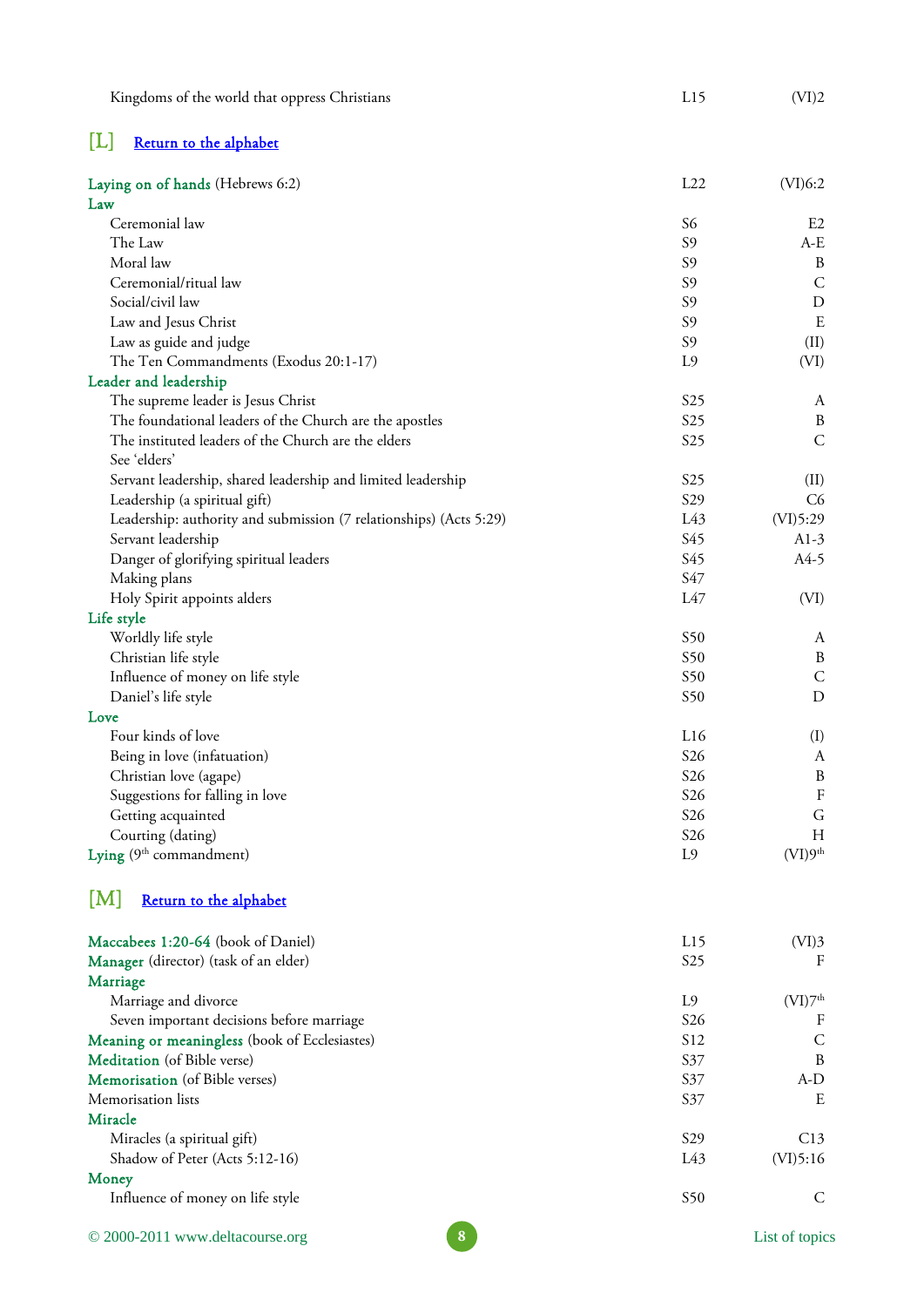<span id="page-8-0"></span>

| Religion misused as a means to financial gain (1 Timothy 6:3-5)<br>Life style of wealthy Christians | L50<br>L50      | $(VI)6:3-5$<br>$(VI)6:17-19$ |
|-----------------------------------------------------------------------------------------------------|-----------------|------------------------------|
| Moses<br>Multiplication (of believers, disciples, workers, leaders, churches)                       | S1<br>S24       | B <sub>1</sub><br>$A-D$      |
| <b>Mystery</b>                                                                                      |                 |                              |
| Mystery in Ephesians 3:2-6 (Gentiles equal to Israel)                                               | S14             | B <sub>1</sub>               |
| Mystery in Romans 11:25-27 (Israel and Gentiles interdependent)                                     | L14             | $(VI)11:25-27$               |
| $[N]$ Return to the alphabet                                                                        |                 |                              |
| <b>Numbers</b> (in book of Revelation)                                                              | S <sub>19</sub> | B <sub>3</sub>               |
| O <br>Return to the alphabet                                                                        |                 |                              |
| Old and new man                                                                                     | L49             | $(VI)4:22-24$                |
| Olive tree (picture of God's people)                                                                | L14             | $(VI)11:16-24$               |
| Oracle (Jeremiah 23:33-40)                                                                          | L34             | (VI)                         |
| $[{\bf P}]$<br>Return to the alphabet                                                               |                 |                              |
| Parables                                                                                            |                 |                              |
| Parable of forgiveness (Matthew 18:23-35)                                                           | L <sub>8</sub>  | (I)                          |
| Parable of stewardship (Luke 16:1-16)                                                               | S <sub>20</sub> | (VI)                         |
| Parable of the rash builder (Luke 14:28-30)                                                         | S23             | (VI)                         |
| Parable of the reckless king (Luke 14:31-33                                                         | S23             | (VI)                         |
| Parable of the salt that has lost its saltiness (Luke 14:34-35)                                     | S23             | (VI)                         |
| Parable of the budding fig tree (Matthew 24:32-35)                                                  | L30             | (VI)                         |
| Parable of the unwilling friend (Luke 11:5-8)                                                       | L41             | (VI)                         |
| Parable of the talents (Matthew 25:14-30)                                                           | L45             | (VI)                         |
| Parable of the persistent widow (Luke 18:1-8)                                                       | S41             | A                            |
| Parallelisms (in poetical books)                                                                    | S12             | A3                           |
| Parents (Parent-child relationship) (5 <sup>th</sup> commandment)                                   | L9              | (VI)5 <sup>th</sup>          |
| Pattern of sound teaching (2 Timothy 3:1-14)                                                        | S32             | $(VI)1:13-14$                |
| Paul                                                                                                | S1              | (I)                          |
| Peace                                                                                               | L8              | (I)                          |
| Planning: Plan (goal, activities, time schedule), organise, lead, evaluate                          | S47             |                              |
| Poetical books (Job, Psalms, Proverbs, Ecclesiastes)                                                | S1              | $A-C$                        |
| Possessions (8 <sup>th</sup> commandment)                                                           | L <sub>9</sub>  | (VI)8 <sup>th</sup>          |
| Prayer                                                                                              |                 |                              |
| Praying God's Word                                                                                  | S39             | $A-D$                        |
| Responsive prayer (conversational prayer)                                                           | S40             | $A-B$                        |
| Attitudes in prayer                                                                                 | S40             | $\mathsf{C}$                 |
| Promises for prayer                                                                                 | S40             | $\mathbf D$                  |
| Hindrances to prayer                                                                                | S40             | E                            |
| Intercessory prayer                                                                                 | S41             | $A-E$                        |
| Prayer list                                                                                         | S41             | D                            |
| Parable of the unwilling friend (Luke 11:5-8)                                                       | L41<br>L41      | (VI)                         |
| Characteristics of intercession                                                                     | S41             | (VI)4                        |
| Difficulties in prayer                                                                              | S41             | A<br>$A-E$                   |
| Intercession (why, for whom, for what, practical and effective)<br>Priests                          |                 |                              |
| Priests as shadow                                                                                   | S <sub>6</sub>  | E2                           |
| Priests in theocracy                                                                                | L11             | (II)3                        |
| Priorities (five areas)                                                                             | S33             |                              |
|                                                                                                     | L33             | (II)2                        |
| Promises (claiming promises in the Bible)                                                           | $S7\,$          | $A-F$                        |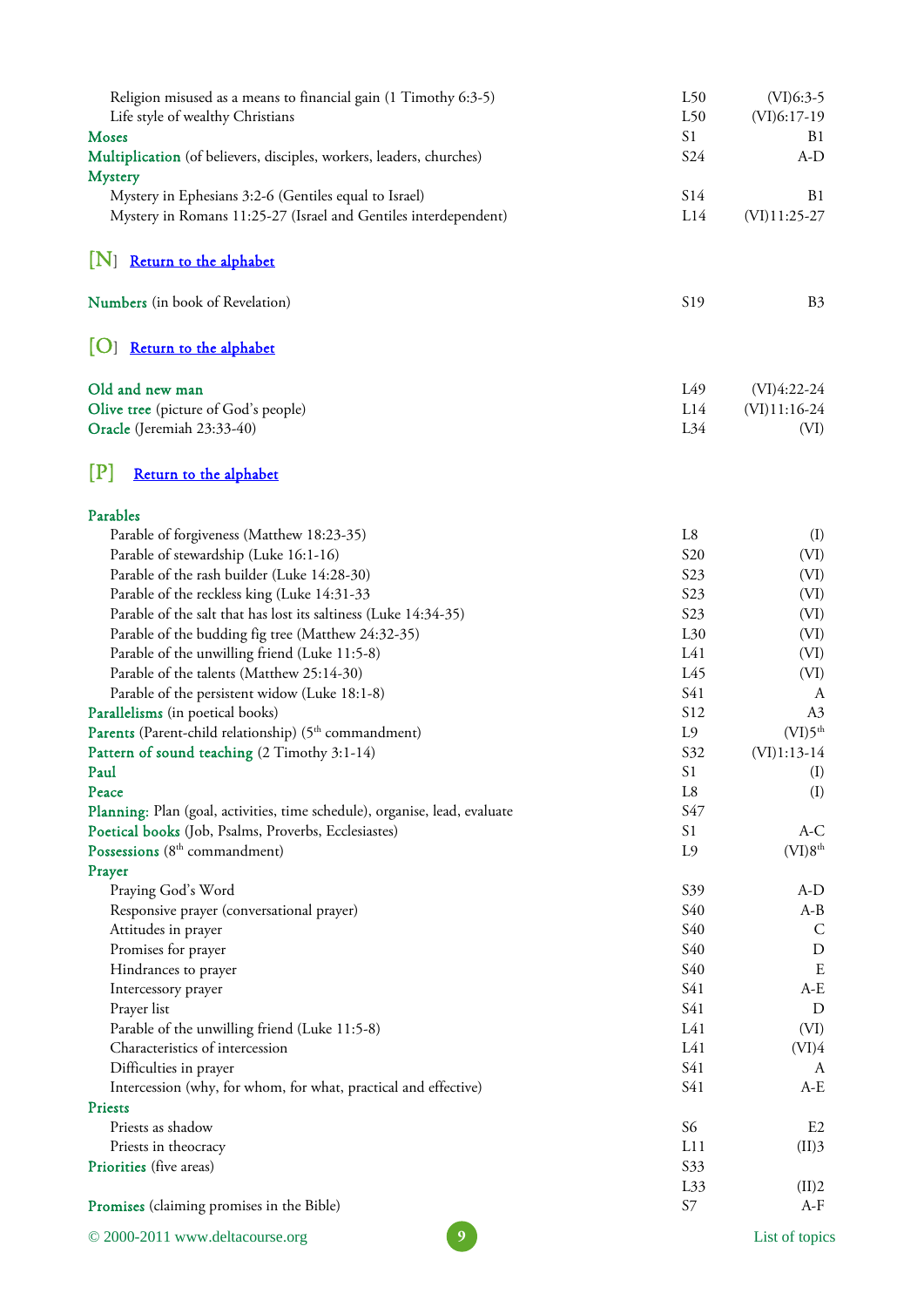<span id="page-9-0"></span>

| Prophecy                                                         |                 |                     |
|------------------------------------------------------------------|-----------------|---------------------|
| Prophecy in terms of Old Testament concepts                      | S13             | A <sub>2</sub>      |
| Contents of prophecy is concerned with past, presence and future | S13             | A3                  |
| Conditional or unconditional                                     | S13             | A4                  |
| Fulfilled or unfulfilled                                         | S13             | A5                  |
| Fulfilled in New Testament                                       | S <sub>13</sub> | A6                  |
| <b>Explained in New Testament</b>                                | S13             | B1                  |
| Fulfilled, but not literally                                     | S13             | B <sub>2</sub>      |
| Fulfilled, but not limited to Israel                             | S13             | B <sub>3</sub>      |
| Contents of prophecy is directed to all believers                | S <sub>13</sub> | B4                  |
| Prophets as mouthpieces of God not extended beyond New Testament | S13             | B <sub>5</sub>      |
| Love is more important than prophecy                             | S13             | $\mathsf{C}$        |
| Prophecy about the Servant of the Lord (Isaiah 52:13 - 53:12)    | L13             | (VI)                |
| Daniel is a backward looking prophecy                            | L15             | (II)                |
| Prophecies about Jesus Christ in the Old Testament               | S <sub>16</sub> | A-H                 |
| Prophecy (a spiritual gift)                                      | S29             | C2                  |
| Oracle (Jeremiah 23:33-40)                                       | $L_{34}$        | (VI)                |
| Prophetical books                                                | S <sub>13</sub> | A-C                 |
| Prophets                                                         |                 |                     |
| Prophets as shadow                                               | S6              | E1                  |
| Prophets in theocracy                                            | L11             | (II)1               |
| Prophets (a spiritual gift)                                      | S29             | C <sub>2</sub>      |
| False prophets (Jeremiah 23:9-40)                                | L34             | (VI)                |
| [Q]<br>Return to the alphabet                                    |                 |                     |
| Question: Why am I here?                                         | L49             | (VI)                |
| Quiet time                                                       | S31             | $A-C$               |
| [R]<br>Return to the alphabet                                    |                 |                     |
| Relationships                                                    |                 |                     |
| Parent and child (5 <sup>th</sup> commandment)                   | S <sub>9</sub>  | (VI)5 <sup>th</sup> |
| Husband and wife (7 <sup>th</sup> commandment)                   | L <sub>9</sub>  | (VI)7 <sup>th</sup> |
| Man and woman (boy and girl)                                     | <b>S26</b>      | A-H                 |
| Relationship with the opposite sex (1 Thessalonians 4:1-8)       | L26             | (VI)                |
| Mutual submission (Ephesians 5:21)                               | L49             | (VI)5:21            |
| Responsibilities (of a Christian)                                | S42             | $B-E$               |
| Resurrection                                                     |                 |                     |
| The earthly body is clothed over with resurrected body           | <b>S17</b>      | G <sub>2</sub>      |
| Resurrection of Jesus Christ                                     | S18             | A-G                 |
| Resurrection of Jesus Christ: five results                       | <b>S18</b>      | H                   |
| Future resurrection of Christians (1 Corinthians chapter 15)     | L18             | (VI)                |
| Nature of the resurrected body                                   | L18             | $(VI)$ 15:35-44     |
| Resurrection day                                                 | L18             | $(VI)$ 15:50-58     |
|                                                                  |                 |                     |

| <b>Revelation</b>                           |                 |                |
|---------------------------------------------|-----------------|----------------|
| Old Testament revelation is veiled          | S <sub>14</sub> | B1             |
| Old Testament revelation is the shadow      | S <sub>14</sub> | B2             |
| Old Testament revelation about the end time | S <sub>14</sub> | B <sub>3</sub> |
| Revenge                                     | S8              | E2             |

# [S] [Return to the alphabet](#page-0-0)

| Sabbath                               |    |     |                     |
|---------------------------------------|----|-----|---------------------|
| Day of rest                           |    | 1.2 | (VI)                |
| Day of rest $(4th$ commandment)       |    | 1 Q | (VI)4 <sup>th</sup> |
| $\odot$ 2000-2011 www.deltacourse.org | 10 |     | List of topics      |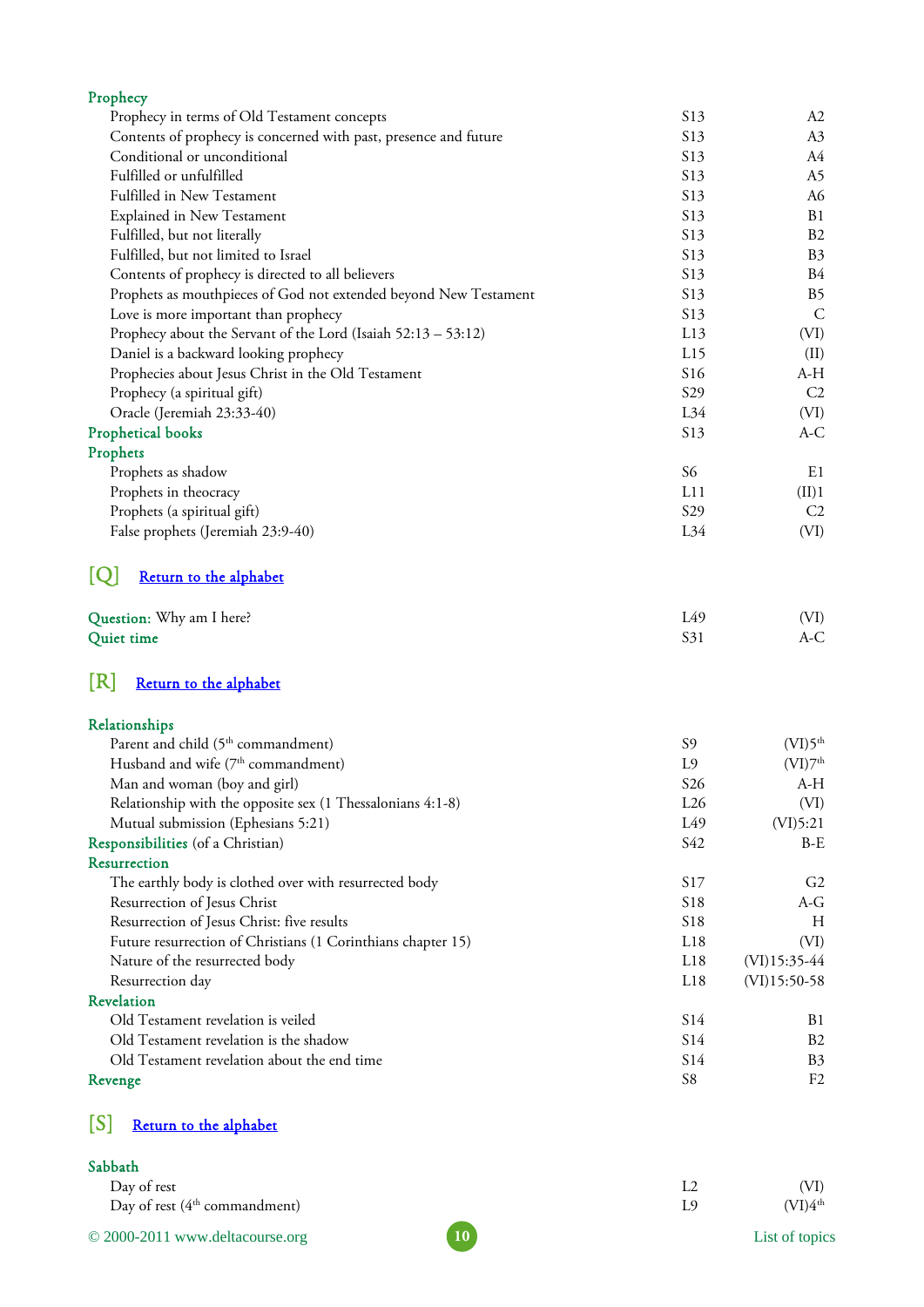<span id="page-10-0"></span>

| Sacrifices (animal sacrifices as shadow)                                | S <sub>6</sub>  | E2                  |
|-------------------------------------------------------------------------|-----------------|---------------------|
| Salvation (Christ's work)                                               | S4              |                     |
| Sanctification                                                          |                 |                     |
| Spiritual resurrection                                                  | S49             | C                   |
| Live the new life style                                                 | S49             | E                   |
| Live to serve God                                                       | S49             | $\rm F$             |
| Satan and evil spirits                                                  |                 |                     |
| Who are they?                                                           | S <sub>27</sub> | A                   |
| Satan is bound (curtailed)                                              | S27             | B                   |
| Do not give the devil a foothold (Ephesians 4:27)                       | L49             | (VI)4:27            |
| See 'spiritual warfare'                                                 |                 |                     |
| Second coming                                                           | S30             | A-G                 |
| Signs of second coming                                                  | S30             | A                   |
| Long period before second coming                                        | S30             | B                   |
| Short period before second coming                                       | S30             | C                   |
| Final antichrist before second coming                                   | S30             | C1                  |
| Great tribulation before second coming                                  | S30             | C <sub>2</sub>      |
| Final battle before second coming                                       | S30             | C <sub>3</sub>      |
| Sudden appearance of Jesus Christ                                       | S30             | D                   |
| Resurrection of the dead at second coming                               | S30             | Ε                   |
| Transformation of the still living Christians at second coming          | S30             | F                   |
| Welcoming of Jesus Christ at second coming (rapture)                    | S30             | G                   |
| Final judgment at second coming                                         | S30             | H                   |
| Renewal of all things at second coming                                  | S30             | Ι                   |
| How to live before the second coming                                    | S30             |                     |
| Overview illustration of the second coming                              | S30             |                     |
| Second coming of Jesus Christ (Matthew 24:1-44)                         | $L_{30}$        | (VI)                |
| Self-control                                                            | S <sub>26</sub> | (VI)4:4             |
| Self-esteem                                                             | S48             | $A-D$               |
| Servant (task of an elder)                                              | S <sub>25</sub> | F                   |
| Serving                                                                 |                 |                     |
| Serving (a spiritual gift)                                              | S <sub>29</sub> | C7                  |
| How to become a servant                                                 | S45             | $A-F$               |
| Servant leaders                                                         | S45             | $A1-3$              |
| Sex in Bible                                                            |                 |                     |
| The seventh commandment                                                 | L9              | (VI)7 <sup>th</sup> |
| Sexual immorality                                                       | L26             | (VI)4:3             |
| Shadow and reality                                                      | S <sub>6</sub>  | Ε                   |
| Shepherd                                                                |                 |                     |
| Shepherd/pastor (task of an elder)                                      | S <sub>25</sub> | F                   |
| Shepherd (a spiritual gift)                                             | S <sub>29</sub> | C5                  |
| Signs and symbols (in book of Revelation)                               | S19             | $B1-2$              |
| Sin                                                                     |                 |                     |
| Nature of sin                                                           | S <sub>3</sub>  | C                   |
| Removal of sin                                                          | S4              | (4 <sup>th</sup> )  |
| All people have sinned                                                  | L4              | (II)                |
| Soul (Human nature = a soul possessing body and spirit) (Psalm 103:1-2) | L12             | $(VI)103:1-2$       |
|                                                                         | S17             | C                   |
| Sons of God (Gen 6:1-2)                                                 | L <sub>5</sub>  | (VI)                |
| Spiritual gifts (see Holy Spirit)                                       |                 |                     |
| Spiritual warfare                                                       | S27             | A-C                 |
| Spiritual warfare against sinful nature, world and Satan                | L27             | (II)                |
| Spiritual armour (Ephesians 6:10-18)                                    | L26             | (VI)                |
| Stealing (8th commandment)                                              | L9              | (VI)8 <sup>th</sup> |
| Stewardship                                                             | L20             | (VI)                |
| Suffering                                                               |                 |                     |
| The problem of suffering                                                | S <sub>3</sub>  | A-E                 |
| 11<br>© 2000-2011 www.deltacourse.org                                   |                 | List of topics      |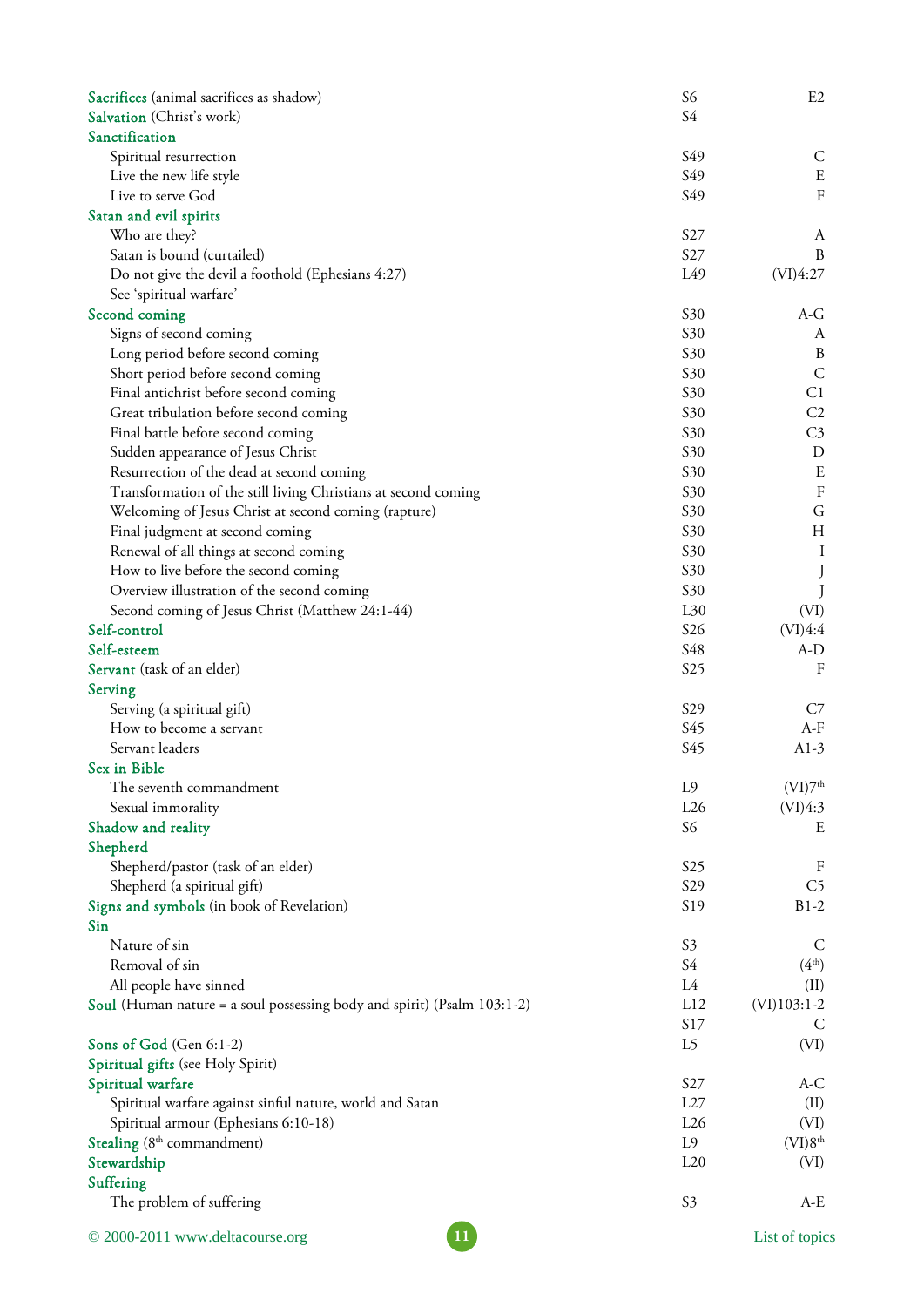<span id="page-11-0"></span>

| Relationship between sin and suffering                              | S <sub>3</sub>  | E                |
|---------------------------------------------------------------------|-----------------|------------------|
| Suffering of Job                                                    | S12             | $\, {\bf B}$     |
| IТI<br>Return to the alphabet                                       |                 |                  |
| <b>Tasks</b>                                                        |                 |                  |
| Tasks of Christian worker (1 Timothy 4:1-16)                        | L33             | (VI)             |
| Tasks of Christian worker (2 Timothy 2:1-26)                        | L36             | (VI)             |
| Teacher                                                             |                 |                  |
| Teacher (task of an elder)                                          | S <sub>25</sub> | $\boldsymbol{F}$ |
| Teacher (a spiritual gift)                                          | S29             | C <sub>3</sub>   |
| <b>Themes in Bible</b>                                              |                 |                  |
| First continuous theme (messianic line of descent)                  | S5              | A-G              |
| Second continuous theme (God's covenant)                            | S <sub>6</sub>  | $A-E$            |
| Third continuous theme (theocracy)                                  | S11             | $A-D$            |
| Fourth continuous theme (triumph of God's kingdom)                  | S15             | (VI)             |
| Fifth continuous theme (prophecies about Jesus Christ)              | S <sub>16</sub> | A-H              |
| Theocracy                                                           | S11             | $A-D$            |
| Theology (of the history of the world)                              | S15             | D                |
| Time                                                                |                 |                  |
| Genealogies in Bible (Gen 11:10-32)                                 | L <sub>5</sub>  | (VI)             |
| God and time                                                        | L12             | (I)              |
| Time of the end                                                     | L15             | (II)             |
| The last day                                                        | L15             | (II)             |
| Timothy (commission and job description) $(2$ Timothy $3:10 - 4:5)$ | L35             | (VI)4:1          |
| <b>Tithing</b>                                                      |                 |                  |
| Tithing as shadow                                                   | S <sub>6</sub>  | E2               |
| Tower of Babel (Genesis 11:1-9)                                     |                 |                  |
| <b>Typology</b>                                                     |                 |                  |
| Typology in the Bible                                               | S <sub>10</sub> | B                |
| Three Old Testament types                                           | S <sub>10</sub> | $\mathsf{C}$     |
| Three New Testament antitypes                                       | S10             | D                |
| Return to the alphabet                                              |                 |                  |
| Witnessing (giving a personal testimony)                            | S43             | $\mathsf{C}$     |
| Worker (labourer)                                                   |                 |                  |
| Definition of a worker                                              | L24             | (II)             |
| Two kinds of workers (1 Corinthians 3:5-15)                         | L24             | (VI)             |
| World (seven meanings of the word 'world' in the Gospel of John)    | L4              | (VI)3:16         |
| Worship                                                             |                 |                  |
| Definition                                                          | L1              | (I)2             |
| God is unfathomable I                                               | L1              | (I)3             |
| God is unfathomable II                                              | L12             | (I)              |
| God is great and powerful                                           | L2              | (I)              |
| God is holy                                                         | L <sub>3</sub>  | (I)              |
| The God of the Bible is the only Saviour                            | L4              | (I)              |
| God is faithful                                                     | L5              | (I)              |
| God of the covenant                                                 | L6              | (I)              |
| God is my Helper                                                    | L7              | (I)              |

God is the Peacemaker L8 (I)<br>God is morally perfect L9 (I) God is morally perfect (I) and the set of the control of the control of the control of the control of the control of the control of the control of the control of the control of the control of the control of the control of God is a Person (I) and the set of the set of the set of the set of the set of the set of the set of the set of the set of the set of the set of the set of the set of the set of the set of the set of the set of the set of God is our Leader L11 (I) The God of revelation (I) and the Cod of revelation control of the Cod of revelation control of the Cod of revelation control of the Cod of revelation control of the Cod of revelation control of the Cod of the Cod of the C God is the Shepherd of his people L14 (I)